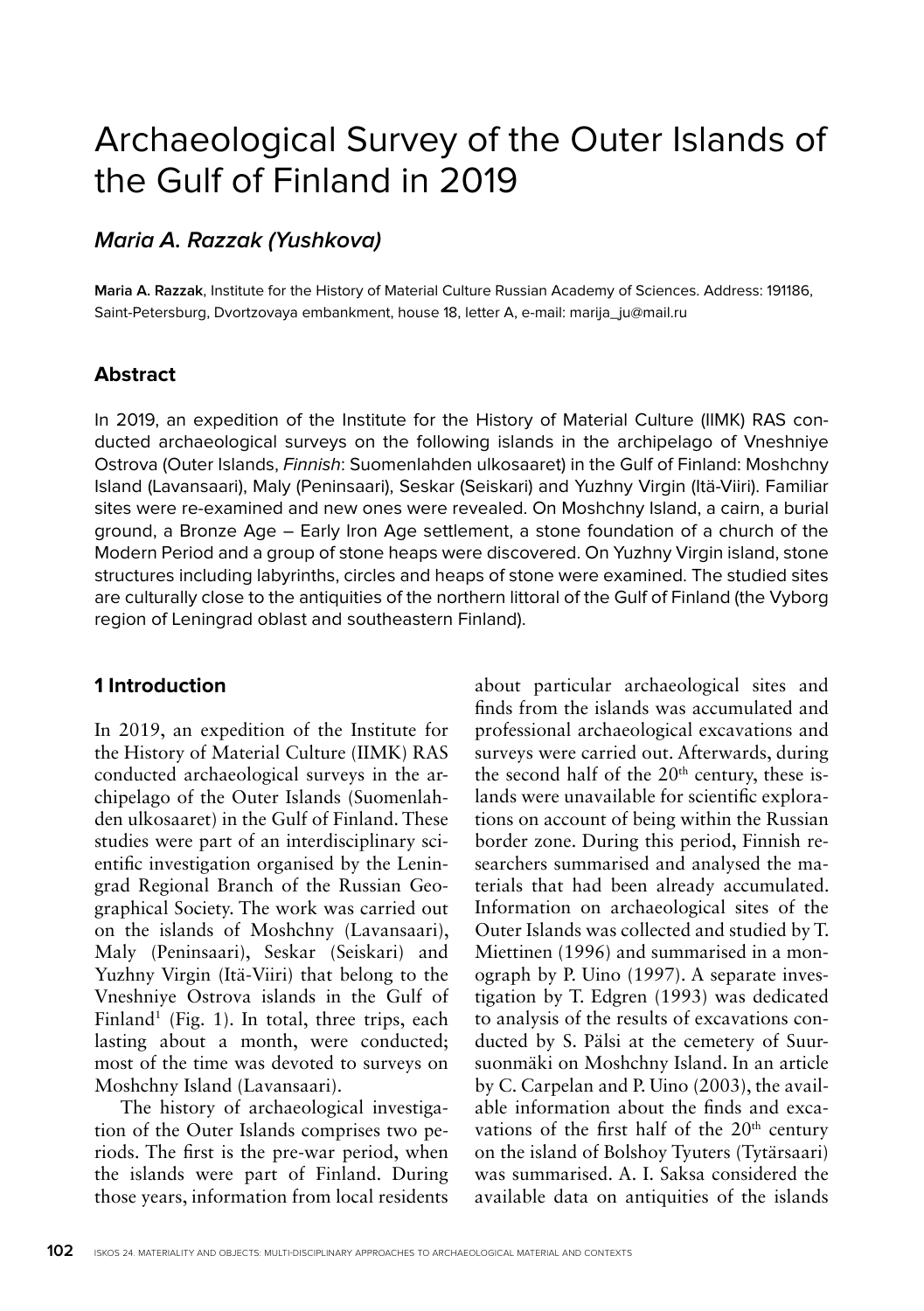

Figure 1. Islands of the Gulf of Finland where the archaeological surveys of 2019 were conducted. 1 – Moshchny (Lavansaari), 2 – Maly (Peninsaari), 3 – Seskar (Seiskari), 4 – Yuzhny Virgin (Itä-Viiri).

in the context of the evolution of archaeological cultures of the northern and southern coasts of the Gulf of Finland (Saksa 2014).

A new period of field studies on the islands began in 1999, when archaeological surveys were conducted by A. I. Saksa on Moshchny Island (1999), by G. S. Lebedev on Hogland (Suursaari) (2000), and by E. K. Blokhin on Hogland (2013–2015). However, the results of these investigations have not been published.

#### **2 Field investigation of 2019**

Moshchny Island. By the beginning of the surveying explorations on the island, the following sites were known: 1. burial ground of Suursuonmäki with stone burial cairns where Sakari Pälsi carried out excavations in 1930; 2. stone burial cairn and stone circle known from 1926 onwards through information given by local teacher Johannes Suomalainen; 3. group of stone cairns revealed by A. I. Saksa in 1999. The investigations were started with the search for and examination of the known sites; after their re-discovery, surveys were conducted on the rest of the island. The efforts in 2019 on Moshchny Island resulted in the uncovering of sites dating from the Bronze Age to the Modern Period (Fig. 2).

Stone burial cairn of Suisaari. The promontory of Suisaari, separated by a sandy neck of land, is situated on the eastern section of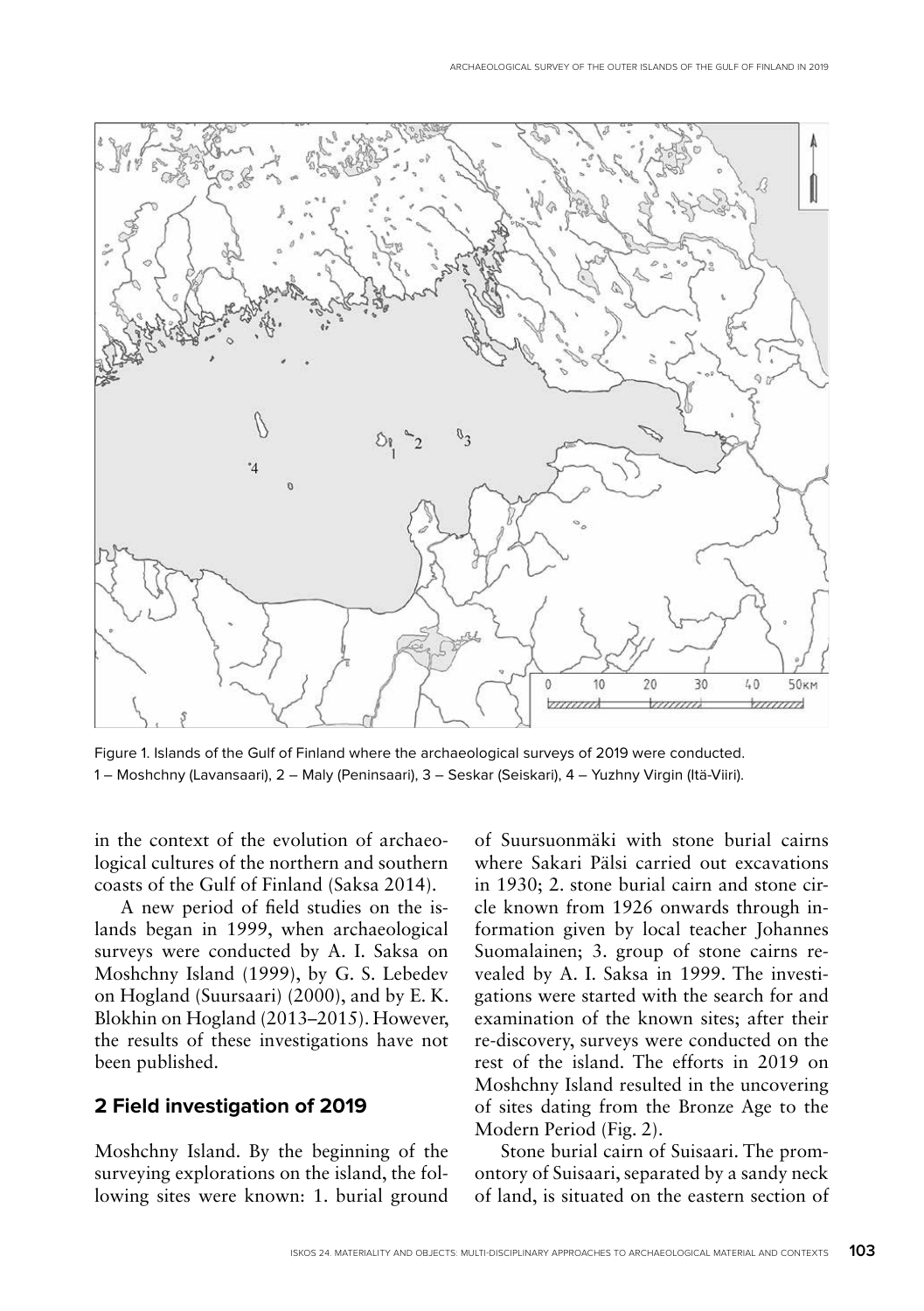

Figure 2. Map of Moshchny Island showing the revealed sites. 1 – burial cairn of Suisaari, 2 – settlement of Lavansaari, 3 – the cemetery of Suursuonmäki, 4 – burial cairn Suursuonmäki 2, 5 – a group of three cairns, 6 – a stone foundation of a church.

Moshchny Island. According to information by local teacher J. Suomalainen in 1926, a stone cairn 10 m in diameter and about 1.5 m high was located on the Suisaari Peninsula. In addition, J. Suomalainen made a note about the finding of a stone circle ca 7.5 m in diameter not far from the cairn (Edgren 1993; Uino 1997: 269-270).

During a survey of the peninsula, a stone cairn was found in the forest on the southern promontory of the upper terrace. It was situated on the southern spur of a ridge extended meridionally in the central part of the Suisaari Peninsula. The diameter of the cairn was 12–13 m, and its height was up to 1.4 m; it was constructed of waterworn boulders covered with turf (Fig. 3). The presumed height above sea level was about 8 m.

A group of cairns<sup>2</sup> on the northern coast of the Gulf of Finland west of Vyborg, near the village of Bolshoy Bor, was recently discovered and examined. This group is situated on a rock outcrop overlooking the sea 9.5–10.5 m above sea level. Four stone burial cairns were investigated; accumulations of calcined bones, pieces of charcoal and a

bronze knife were discovered beneath the mounds. It can be theorised, based on a combination of the topography, size and shape of the cairns, that these are Bronze Age cairns (*hiidenkiuas*), which are characteristic of the northern littoral of the Gulf of Finland. The eastern boundary of the distribution of cairns of this type runs over the northern coast of the Gulf of Finland (Meinander 1954: 116– 117; Miettinen 2012; Lavento 2015). The investigated cairns were dated to between the end of the  $2<sup>nd</sup>$  and the beginning of the  $1<sup>st</sup>$ millennium BC (period IV, i.e. ca 1100–900 BC or slightly later). As the Suisaari cairn has a similar topography, size, and shape, we presume that it dates from the same period. However, a later dating cannot be completely ruled out since it is known from the example of excavations of cairns in Finland that a significant part of them belong to the Iron Age (Tuovinen 2002: 66; Asplund 2008: 73).

Settlement of Lavansaari. The settlementsite of Lavansaari was first discovered during the present investigations. It is situated in the northern section of the island on the site of an abandoned Finnish village. An explora-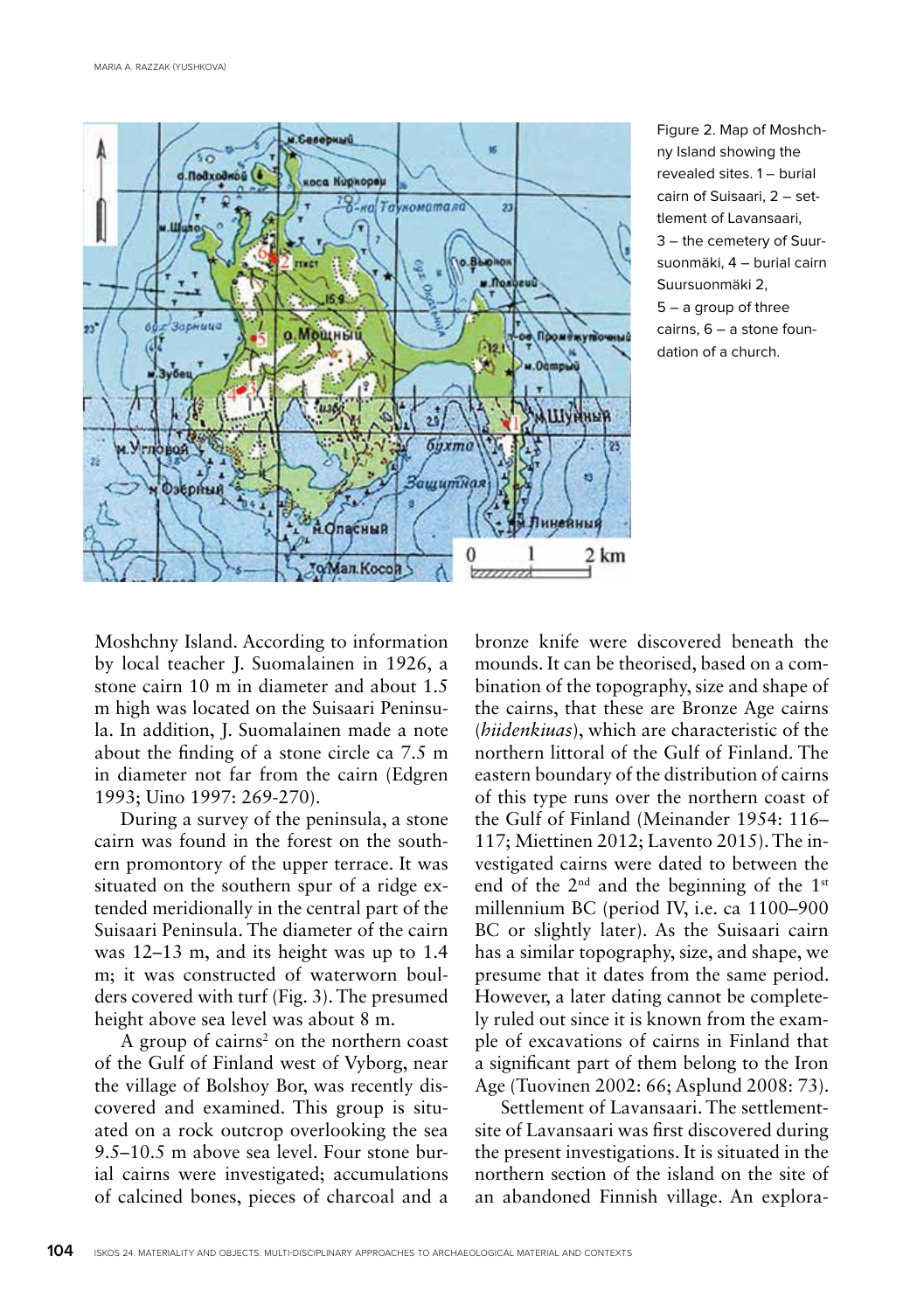tory trench was started with an area of 16 sq. m. (Fig. 4) 15 m to the east from the stone fence of the church, near the road crossing. In this trench, strata from different periods were revealed. Finds dated to the existence of the Finnish village from the 19th century to the first half of the  $20<sup>th</sup>$  century were retrieved from the upper layer of grey-brown sandy loam – fragmentary bricks, iron nails and cramps, fragments of porcelain and clay ware.

Below, under a layer of grey sandy loam devoid of finds, a surface of yellow virgin sand was cleared and two complexes were investigated. One complex represented a hearth; it was located in a pit up to 0.4 m deep and was faced with stones over the bottom; in its fill, charcoal and dark-grey sand intercalations were detected (Fig. 5). The second complex was a spot of the cultural layer of a grey-yellow colour measuring about 1,4

 $\times$  2 m in area and up to 0,15 m thick. These layers were about 6 m above sea level.

In the course of the excavation of the spot of cultural layer and clearing of the hearth, fragments of ceramic pottery with a hatched surface were found. In total, 42 fragments were retrieved, possibly belonging to a single vessel with fragments of walls and bottom parts preserved (Fig. 6). The thickness of the vessel's walls was 0,7–1 cm; the clay paste contains a mineral temper of rotten stone; the sherds are brown in colour and their state of preservation is poor (exfoliation). The main peculiarity of the ceramic fragments is in the treatment of their outer surface. The latter is covered with strokes; these are mostly vertically arranged; the inner surface of the sherds is smooth. Possibly, the strokes were produced with a bunch of grass. It is difficult to reconstruct the shape of the vessel;



Figure 3. Burial cairn of Suisaari. Photo: M. Razzak, 2019.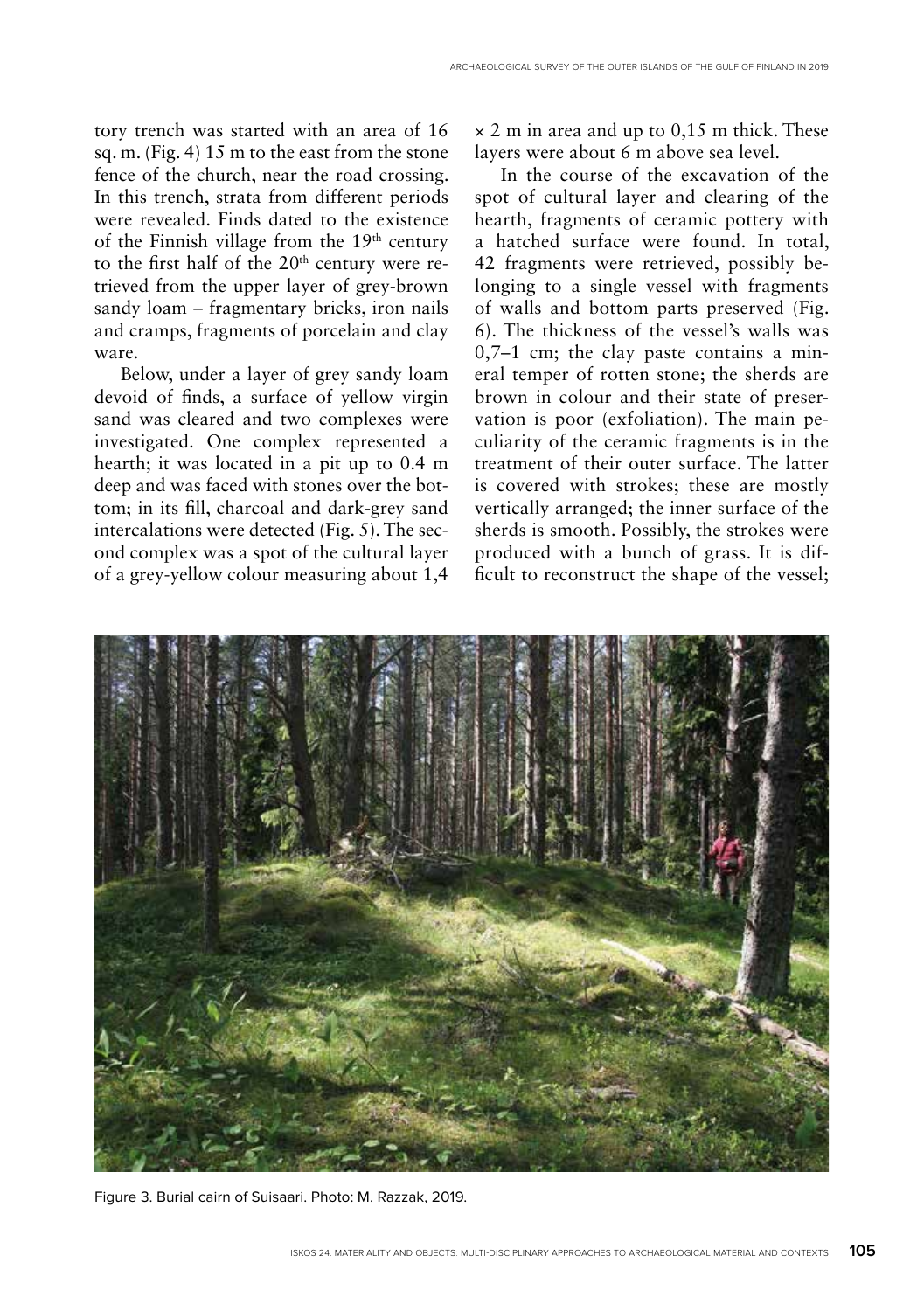

Figure 4. Settlement of Lavansaari. The location of the exploratory trench. Photo: M. Razzak, 2019.



Figure 5. Settlement of Lavansaari. The hearth in the process of excavation. Photo: M. Razzak, 2019.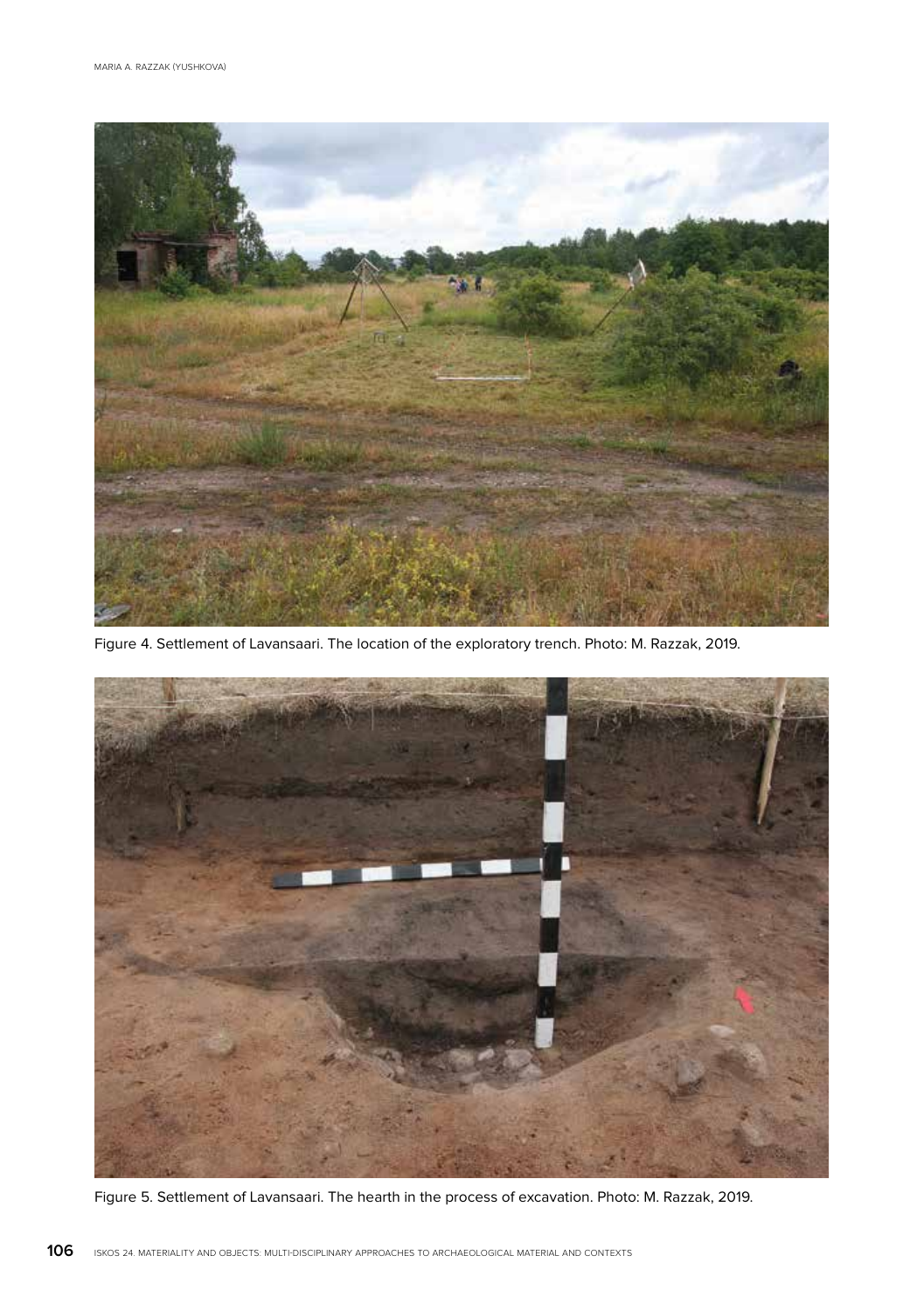the preserved walls show a straight profile, with the pot having had a flat bottom with a diameter of about 14 cm.

The closest parallels to the above pot are represented by ceramic vessels found on the island of Bolshoy Tyuters. Here, fragments of pottery with a hatched surface were found during excavations in the dunes. At least two vessels can be reconstructed; one is wellpreserved and shows a flat bottom, practically straight walls and a gently curving Sshaped profile of the upper body. This type of pottery possibly belongs to the Paimio type, which generally is datable to within 1500–700 BC or to a younger group of the

Morby ware of the Early Iron Age (Carpelan & Uino 2003: 83).

During the excavations, it was presumed that the hearth and the spot of cultural layer with the pottery finds are synchronous; samples for radiocarbon analysis were selected from the hearth and charcoal intercalations. The analysis yielded seven dates indicating three differing chronological horizons. Three dates – 1010–909 calBC (2808±40 SPb-3062), 974–834 calBC (2765±40 SPb-3087) and 930–829 calBC (2745±50 SPb-3088) – are close to each other and after calibration with 68,3% probability suggest a time period between the  $10<sup>th</sup>$  and  $9<sup>th</sup>$  centuries BC.



Figure 6. Settlement of Lavansaari. Stroked pottery. Photo: I. Samovarov, 2019.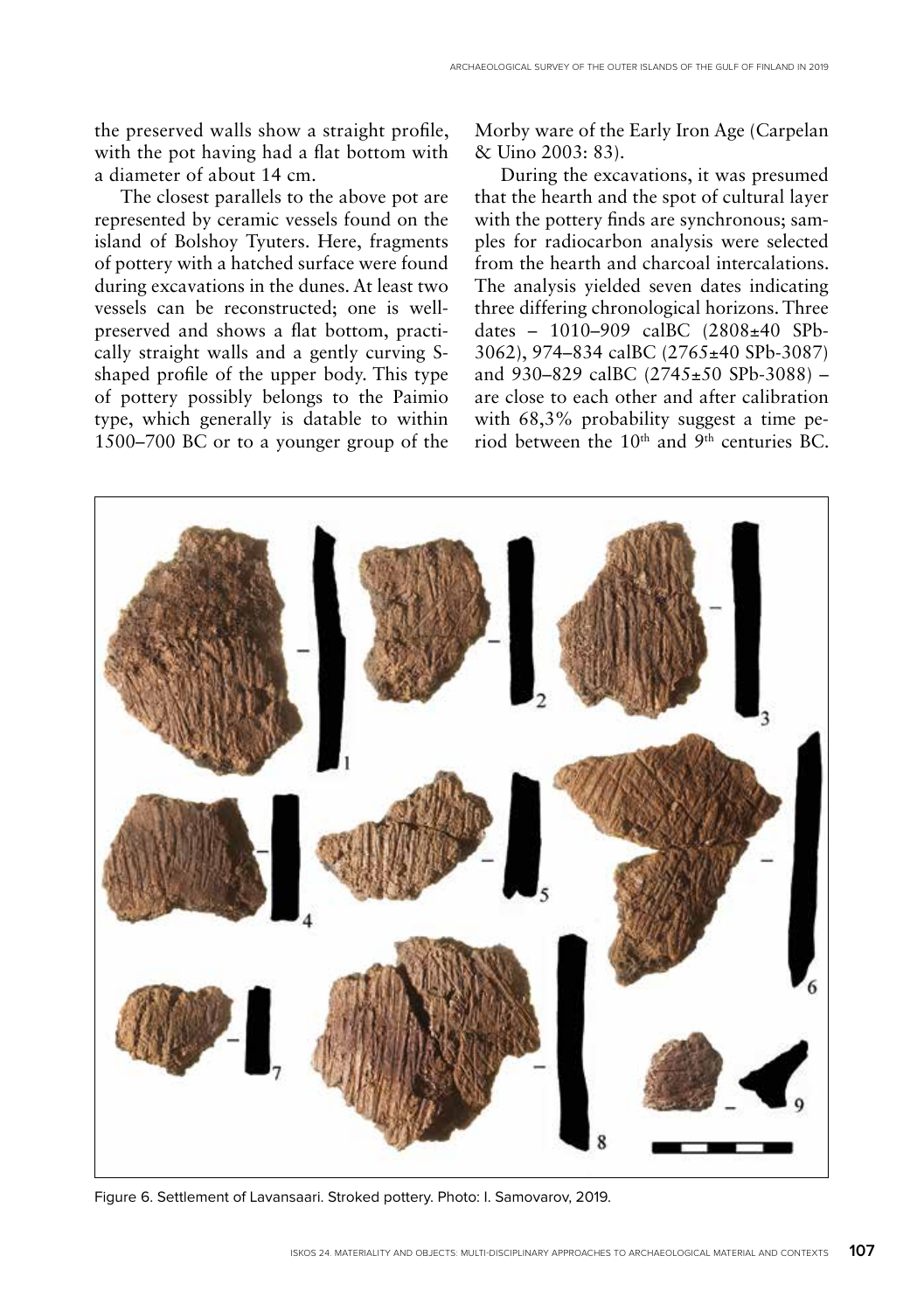

Figure 7. Topographic plan of the cemetery of Suursuonmäki. 2019

These dates were gained from the fragments of charcoal extracted from the spot of the cultural layer (samples SPb-3087, 3088) and from the hearth (sample SPb-3062). Another date obtained from the cultural layer corresponds to the pre-Roman Iron Age, i.e. 355- 164 calBC (2175±40 SPb-3065). The other group of three dates from samples from the hearth indicates the second half of the 13<sup>th</sup> century AD3 .

Another AMS date is obtained from the soot on one of the ceramic fragments: 161- 55 calBC (2102±30 Hela-4803). As the soot sample on the pottery dates it more accurately than the charcoal from the cultural layer, this date can be considered the most reliable and the pottery can be attributed to the pre-Roman Iron Age. However, the presence of two other date ranges from the cultural layer and the hearth, with one belonging to the Bronze Age and the other to the medieval period, leaves open the question about the dating of the settlement.

The cemetery of Suursuonmäki. This cemetery was discovered by local teacher J. Suomalainen in 1926. J. Suomalainen noted about the finding of 32 cairns. In 1930, investigations at the burial ground were conducted by S. Pälsi. He drew a plan of the cemetery, marking 28 cairns and excavating three of the mounds. Most of the cairns are of an approximately round plan with a diameter of about 3–4 m; one cairn was of an elongated form measuring ca  $11 \times 4$  m. S. Pälsi carried out an excavation of this elongated cairn and of two other cairns with the roughly circular plan. Calcined human bones, ashes and charcoal, and pieces of resin were discovered in the cairns. In 1993, T. Edgren published an article where he described in detail and analysed the results of the excavations of this burial ground. Through samples from the excavations by S. Pälsi three radiocarbon dates were obtained, which, after calibration, indicate the last centuries BC – first century AD: 375 – 52 calBC  $(2165 \pm 60$  BP Ua-2547), 151 calBC – 219 calAD (1975±70 BP Ua-2545) and 107 calBC – 236 calAD (1960 $\pm$ 70 BP Ua-2546), calibrated with OxCal v4.4.2. In 1999, the burial site was explored by A. I. Saksa.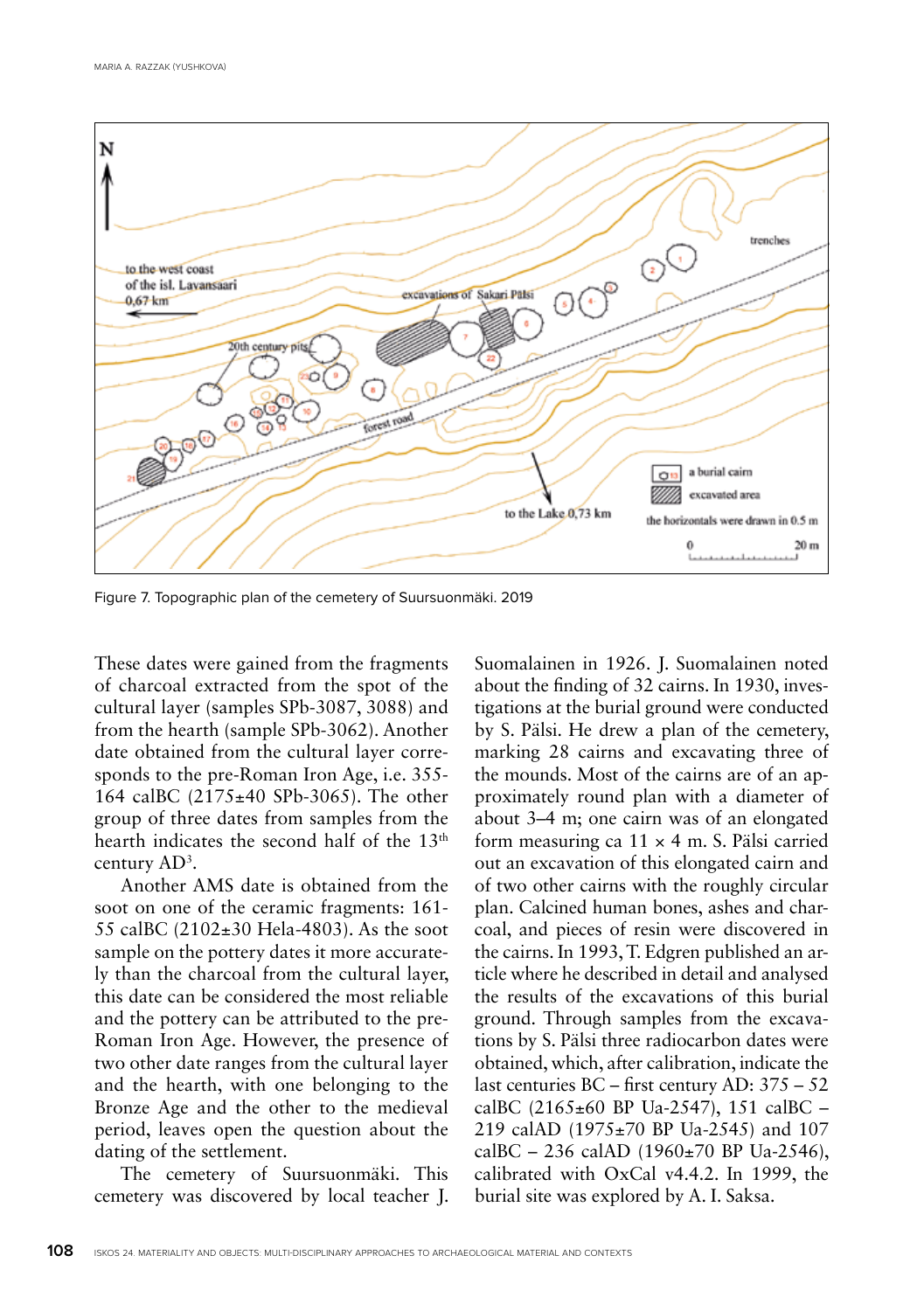

Figure 8. Stone foundation of the church. Photo: M. Razzak, 2019.

The cemetery under study is situated in the western section of the island 0.7 km from the seashore, in a forest on a ridge elevated 4 m above the surrounding woodland. A visual examination revealed 23 cairns 1,5–6 m in diameter and up to 0,5 m high (Fig. 7). In addition, the locations of the two cairns excavated in 1930 were found. The cairns were laid from stones, the latter now covered with turf. The plan of the mounds is round-oval; the tops of most of the cairns are flattened. The cemetery is about 110 m long and 12 m wide. The cairns extend in a chain along a small height. The mounds are distanced 0,5-6 m from each other. A separately located cairn named Suursuonmäki 2 was revealed about 130 m westward from the burial ground. Constructed of stones, it has a diameter of ca 5,5 m and a height of up to 0,5 m. Its top is flattened and the surface covered with turf. The presence of two cairns to the west of the cemetery was mentioned by S. Pälsi. It is possible that it was one of these cairns that was thus found recently.

The closest parallel to the Suursuonmäki cairns is represented by the cemetery of Pyhtää Strukankalliot west of the city of Kotka. The cemetery consists of 10 stone cairns of similar dimensions, of which three were excavated. In the mounds, objects of the early Roman period were found, viz. fibulae, goldglass beads, etc. (Miettinen 1997).

In addition, on Moshchny Island a group of three stone piles was revealed. This group was discovered in 1999 by A. I. Saksa in the western part of the island at the edge of a dune. According to A. I. Saksa, the definition of sites of this type varies widely and may be dated to the Middle Ages or the Modern Period.

A stone foundation of a church is preserved in the central area of the abandoned Finnish village near the settlement of Lavansaari (Fig. 8). This wooden church on a stone base was built in 1783 and destroyed during World War II. Its general dimensions are ca  $18 \times 23$  m; the foundation is constructed of granite blocks; the width of the foundation is 0,35–0,6 m. The church is sur-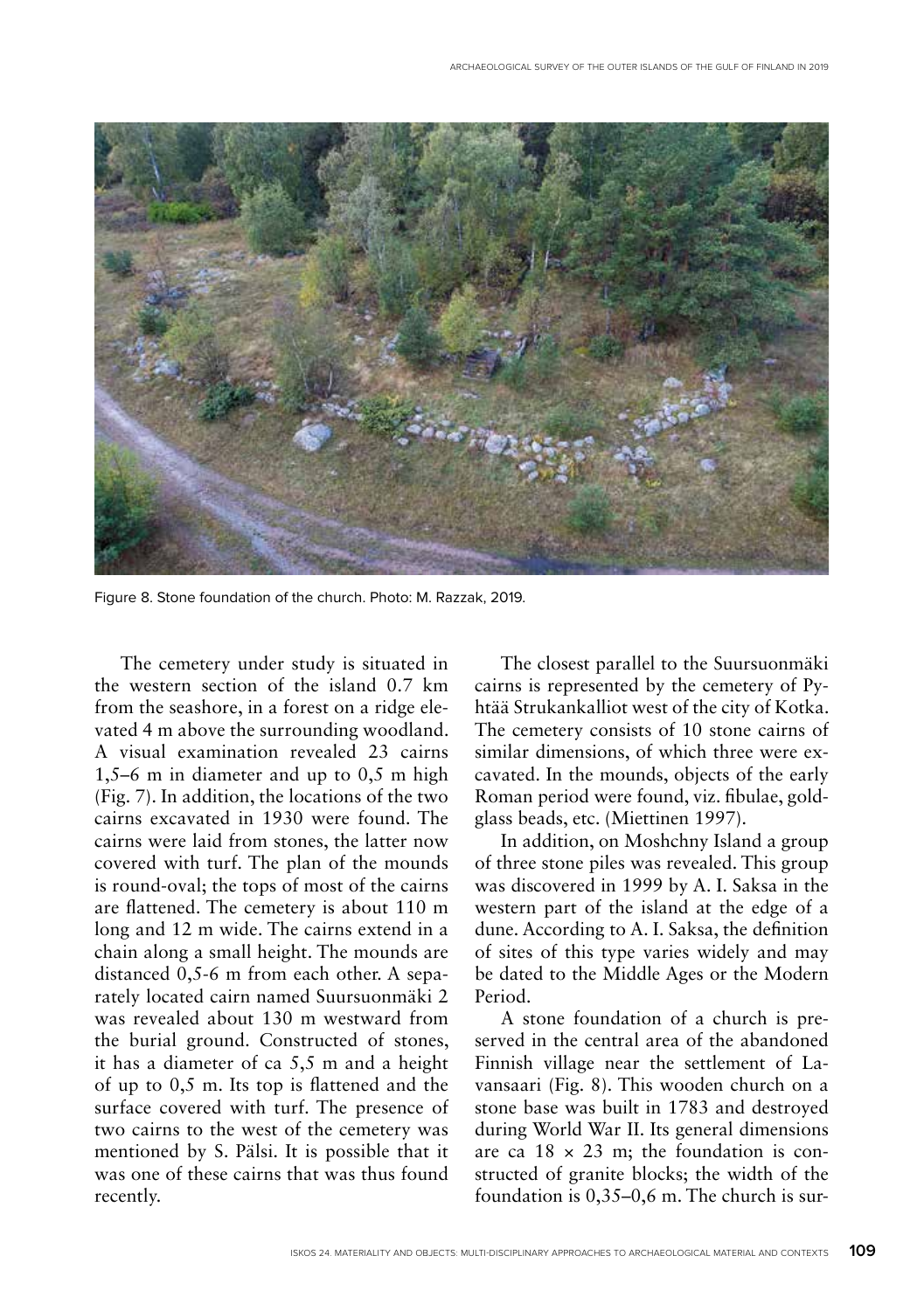

Figure 9. Yuzhny Virgin southern labyrinth. Photo: M. Razzak, 2019.



Figure 10. Yuzhny Virgin northern labyrinth. Photo: M. Razzak, 2019.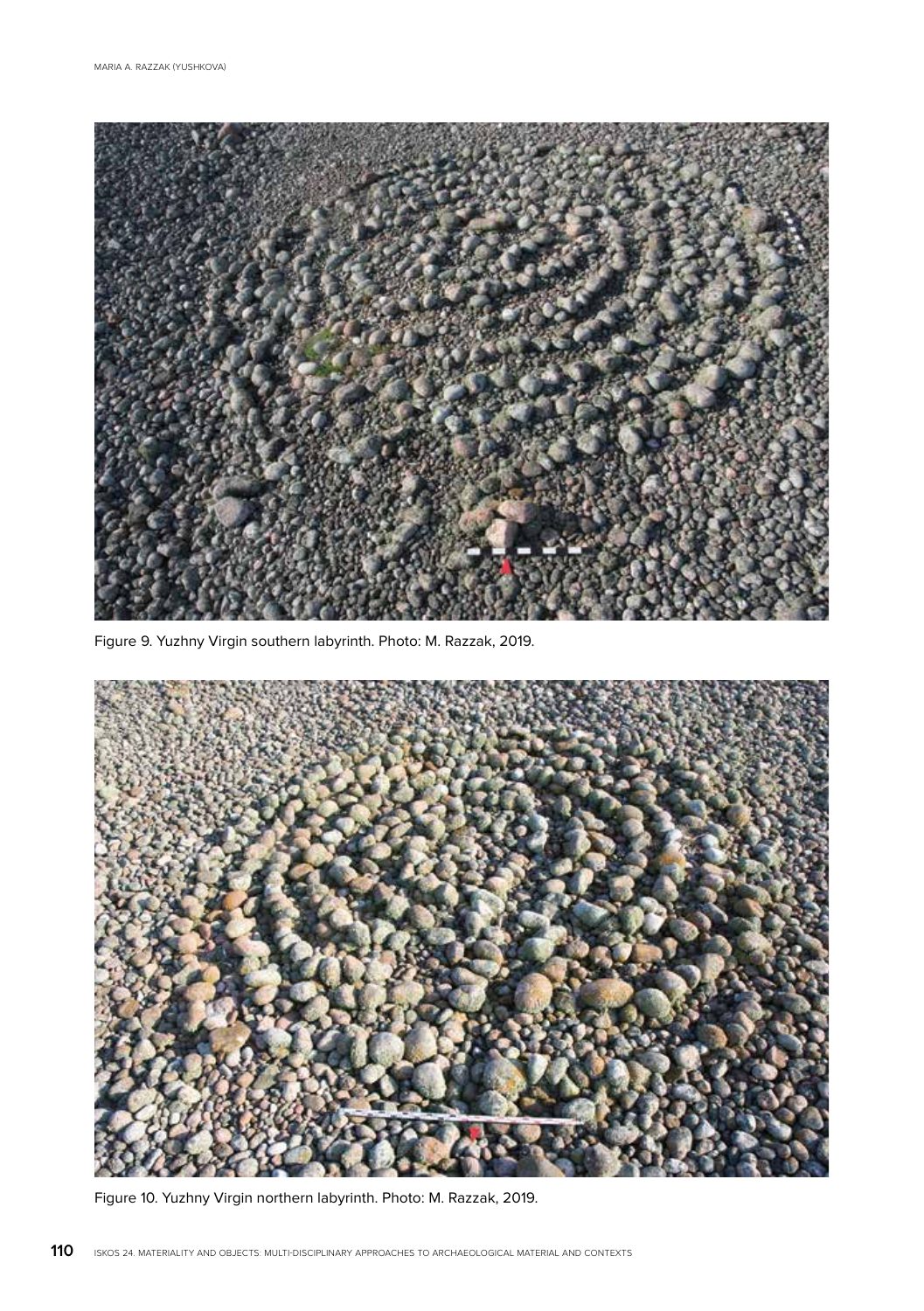rounded with a boulder fence and is octagonal in plan.

Seskar. At the southern extremity of the dune ridge extending meridionally along the entire island, a small fragment of pottery and a quartz flake were found. The ceramic fragment possibly belongs to a handmade vessel and can be dated widely to within a range from the early Iron Age to the Middle Ages. No new finds were discovered around its findspot. Surveys on Maly revealed no new sites.

Yuzhny Virgin. This is a rather small island with general dimensions of about 200 × 600 m, practically devoid of vegetation. Most of the island is constituted by terraces of stone pebbles. It is situated 10 km eastward from Hogland.

As early as the first half of the  $19<sup>th</sup>$  century, the academician Karl Ernst von Baer, during his scientific expedition in the Gulf of Finland, made an unplanned visit to the island of Y. Virgin. He wrote a description of the island and of the stone structures found there; his article was published in 1844. Baer described a stone labyrinth and heaps of stone and discussed their analogues. This was the first work on labyrinths in Russia and the questions were raised as to the purpose and time of the construction of the mazes. Baer was of the opinion that they were constructed by the Finnish or Russian population during the medieval period (Baer 2014). There is also a schematic representation of the labyrinth on Y. Virgin drawn by the local teacher Emil Olenius in 1919 (Uino 2003).

The stone structures were examined in 2019. They are represented by two labyrinths (Fig. 9-10), stone circles and heaps of stone. The structures are located on the upper terrace ca 8 m above sea level. The mazes are about 7,7 m in diameter; their walls are constructed of a single course of stones. The state of preservation of these labyrinths is fairly good but the borders of some of the lines are rather blurred. The distance between the labyrinths is about 50 m. The circles are similar in their dimensions to the

labyrinths, and they have 1–2 external walls constructed of one course of stones; in their centres there are small heaps of stone. The stone heaps include two large ones about 1,5 m high and a group of smaller heaps up to 0,5 m in height.

Labyrinths are fairly widely distributed throughout Northern Europe. Usually they are close to the sea, being situated on islands and peninsulas near the shoreline. A small number of them are known in Sweden and Finland, as well as in Russia (particularly on islands in the White Sea). The closest analogues are found among the mazes on the southern coast of Finland: in total, about 200 labyrinths are known to exist in Finland (Uino 2003). Their easternmost examples, according to old Finnish data, are situated on islands of the northern littoral of the Gulf of Finland in the Vyborg region (Bel'skiy 2006).

#### **Conclusion**

In the course of the expedition, explorations were conducted on the archipelago of the Outer Islands in the Gulf of Finland, viz. the islands of Moshchny, Maly, Seskar and Yuzhny Virgin. Of most significance are the studies on Moshchny Island, where six sites of archaeological heritage were noted.

The earliest period of the occupation of the islands seems to be that of the Bronze Age. On Moshchny Island we attribute the Suisaari stone cairn to this period. Perhaps at this time the islands were not yet permanently inhabited.

The next period, the early Iron Age, is represented by the cemetery of Suursuonmäki and ceramics of the settlement of Lavansaari (according to the AMS date of the soot on the ceramics). The size and final dating of the settlement of Lavansaari, where the stroked pottery was found, is difficult to determine on the basis of small-scale excavations; it may have been a short-lived settlement. The cemetery of Suursuonmäki contains at least 25 burial mounds and is located in the forest quite far from the seashore. Its size and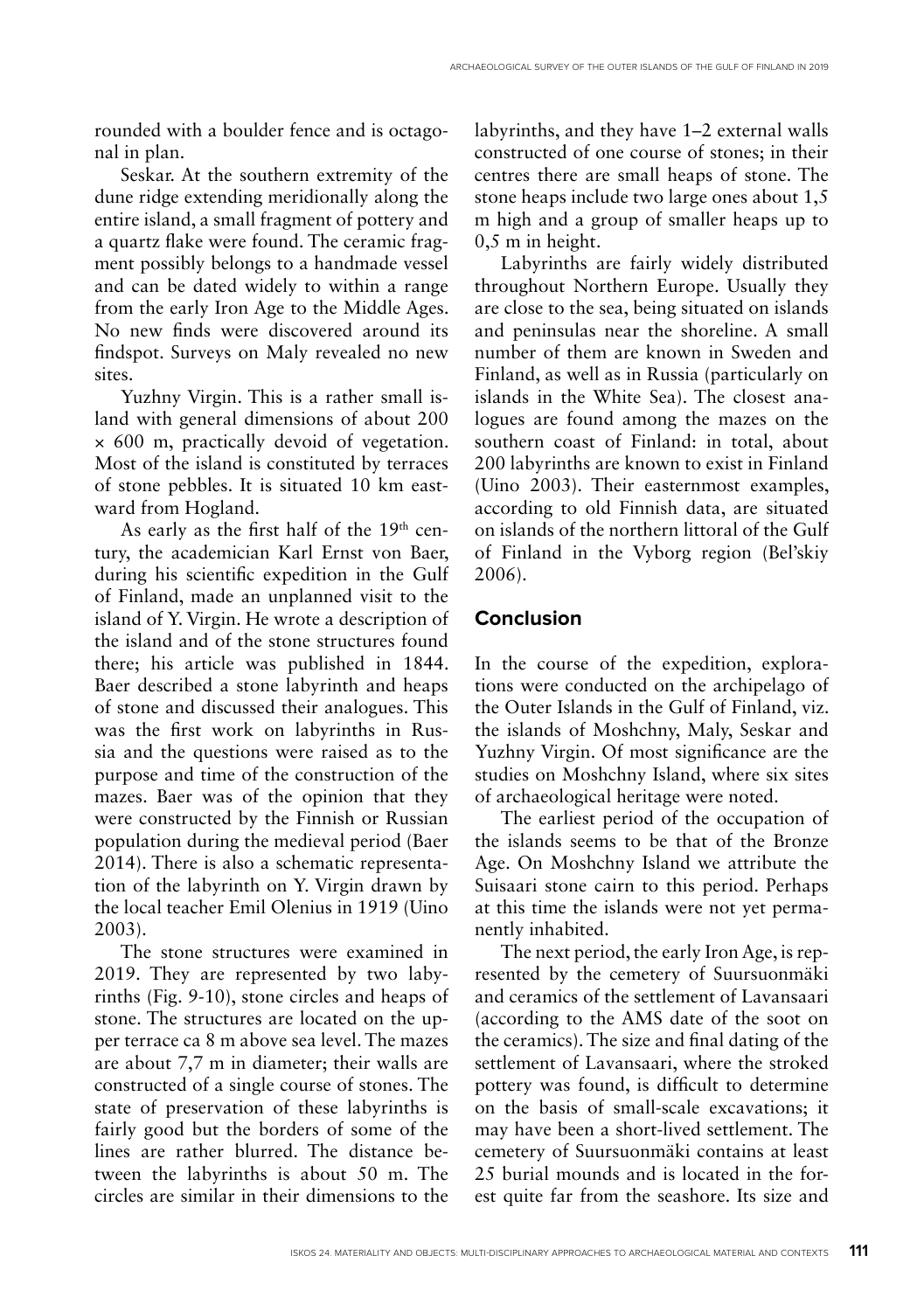topography indicate that it belonged to the permanent inhabitants of the island.

The medieval period of the occupation of the archipelago has not been archaeologically investigated, although the first information of written sources about the residents of the islands dates back to the late 14th century, while beginning with the  $16<sup>th</sup>$  century there are detailed data on the population size on the islands (Korhonen 1996). This probably reflects the research situation and it can be assumed that the data will be identified in further fieldwork. The period of the Middle Ages and the Modern Period comprise the stone labyrinths on the island of Yuzhny Virgin and the cairns on Moshchny Island, as well as the foundation of the church on Moshchny Island.

In terms of their situation, the Outer Islands is equally distant from the northern and southern coasts of the Gulf of Finland. Nevertheless, the sites of different periods on the islands are culturally closer to the northern littoral (Vyborg region of Leningrad oblast and southeastern Finland). The Suisaari burial cairn of the Bronze Age is related to the cultural group of the Bronze Age cairns (*hiidenkiuas*) that are widespread throughout the northern coast of the Gulf of Finland. On the southern coast, in Estonia, a slightly different funerary tradition was practised in the Bronze Age – here stone-cist graves were made (Lang 2007: 147–164; 2018: 162–167). In the early Iron Age, the construction tradition of stone cairns represented on Moshchny Island finds its parallels

in the cemeteries of Finland. During the same period on the southern coast of the Gulf of Finland, in Estonia and on the Izhora Plateau, the tradition of making tarand graves was widespread (Lang 2007: 170-219; 2018; Yushkova 2016). The closest parallels to the medieval stone mazes on Y. Virgin are also represented by the stone labyrinths of the northern littoral of the Gulf of Finland; about 200 of them are known in Finland, whereas only a few labyrinths have been reported from Estonia.

The investigations of 2019 demonstrated the importance of the continuation of the archaeological investigation of the islands. When summarising the available data, it must be noted that, at present, no archaeological traces of the permanent medieval settlement of the islands have been found, although its presence is known from written sources. In addition, the question of the time period of the earliest occupation of the islands has also not been solved. In the meantime, sites belonging to even earlier stages of the settlement of the Gulf of Finland region may yet be revealed.

#### **Acknowledgements**

I thank A. V. Gilevich for translating the article.

This work was carried out within the framework of the Programme of Fundamental Scientific Research of the State Academies of Sciences, State Assignment No. 018420190007.

## **References**

- Asplund, H. 2008. *Kymittæ. Sites, centrality and longterm settlement change in the Kemiönsaari region in SW Finland*. Annales Universitatis Turkuensis. B 312.
- von Baer 2014 = К. Э. фон Бэр 2014. Лабиринтоподобные каменные выкладки на Русском Севере. *Сейды, лабиринты, древние камни Арктики*: 181-190. СПб: Гйоль.
- Bel'skiy 2006 = Бельский, С.В. 2006. Каменные лаби-

ринты побережья Выборгского залива Балтийского моря (к постановке проблемы). *Первобытная и средневековая история и культура европейского Севера: проблемы изучения и научной реконструкции*: 122–127. Соловки.

- Carpelan, C. & Uino, P. 2003. Between Estonia and Finland – a Reassessment of old Finds from Tytärsaari Island. *Arheoloogiga Läänemeremaades*: 75-93.
- Edgren, T. 1993. Lavansaaren Suursuonmäen röykkiöhaudat. *Suomen Museo* 1992: 5–20.
- Korhonen, M. 1996. Suomenlahden ulkosaarten historiaa keskiajalta 1800-luvun alkupuoliskolle. In *Suomen-*